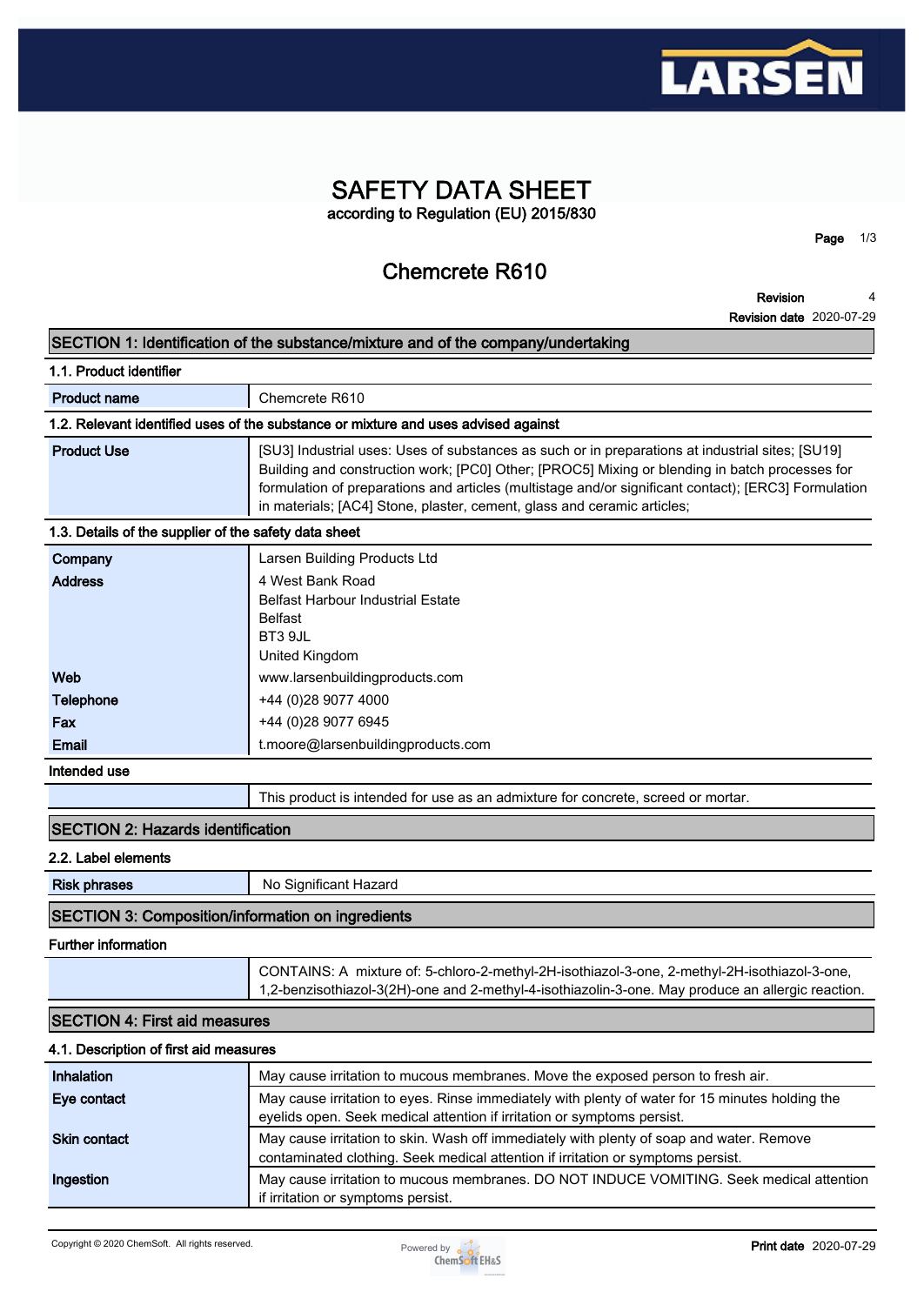# **Chemcrete R610**

**Revision date 2020-07-29**

| <b>SECTION 5: Firefighting measures</b>                           |                                                                                                                                                                         |
|-------------------------------------------------------------------|-------------------------------------------------------------------------------------------------------------------------------------------------------------------------|
| 5.1. Extinguishing media                                          |                                                                                                                                                                         |
|                                                                   | Use extinguishing media appropriate to the surrounding fire conditions.                                                                                                 |
| 5.2. Special hazards arising from the substance or mixture        |                                                                                                                                                                         |
|                                                                   | Burning produces irritating, toxic and obnoxious fumes.                                                                                                                 |
| 5.3. Advice for firefighters                                      |                                                                                                                                                                         |
|                                                                   | Wear suitable respiratory equipment when necessary.                                                                                                                     |
| <b>SECTION 6: Accidental release measures</b>                     |                                                                                                                                                                         |
|                                                                   | 6.1. Personal precautions, protective equipment and emergency procedures                                                                                                |
|                                                                   | Ensure adequate ventilation of the working area.                                                                                                                        |
| 6.2. Environmental precautions                                    |                                                                                                                                                                         |
|                                                                   | Do not allow product to enter drains. Prevent further spillage if safe.                                                                                                 |
| 6.3. Methods and material for containment and cleaning up         |                                                                                                                                                                         |
|                                                                   | Absorb with inert, absorbent material. Sweep up. Transfer to suitable, labelled containers for<br>disposal. Clean spillage area thoroughly with plenty of water.        |
| <b>SECTION 7: Handling and storage</b>                            |                                                                                                                                                                         |
| 7.1. Precautions for safe handling                                |                                                                                                                                                                         |
|                                                                   | Avoid contact with eyes and skin. Ensure adequate ventilation of the working area. Adopt best<br>Manual Handling considerations when handling, carrying and dispensing. |
| 7.2. Conditions for safe storage, including any incompatibilities |                                                                                                                                                                         |
|                                                                   | Keep in a cool, dry, well ventilated area. Keep containers tightly closed. Store in correctly labelled<br>containers.                                                   |
| <b>SECTION 8: Exposure controls/personal protection</b>           |                                                                                                                                                                         |
| 8.2. Exposure controls                                            |                                                                                                                                                                         |
| 8.2.1. Appropriate engineering<br>controls                        | Ensure adequate ventilation of the working area.                                                                                                                        |
| 8.2.2. Individual protection<br>measures                          | Wear protective clothing.                                                                                                                                               |
| Eye / face protection                                             | In case of splashing, wear:. Approved safety goggles.                                                                                                                   |
| Skin protection -<br>Handprotection                               | Chemical resistant gloves (PVC).                                                                                                                                        |
| <b>SECTION 9: Physical and chemical properties</b>                |                                                                                                                                                                         |
| 9.1. Information on basic physical and chemical properties        |                                                                                                                                                                         |
| Appearance   Liquid                                               |                                                                                                                                                                         |
|                                                                   | <b>Colour</b> Pale Straw                                                                                                                                                |
| Odour l                                                           | Characteristic                                                                                                                                                          |
| <b>SECTION 10: Stability and reactivity</b>                       |                                                                                                                                                                         |
| 10.2. Chemical stability                                          |                                                                                                                                                                         |
|                                                                   | Stable under normal conditions.                                                                                                                                         |
| <b>SECTION 11: Toxicological information</b>                      |                                                                                                                                                                         |
| 11.1.4. Toxicological Information                                 |                                                                                                                                                                         |
|                                                                   | No data available                                                                                                                                                       |